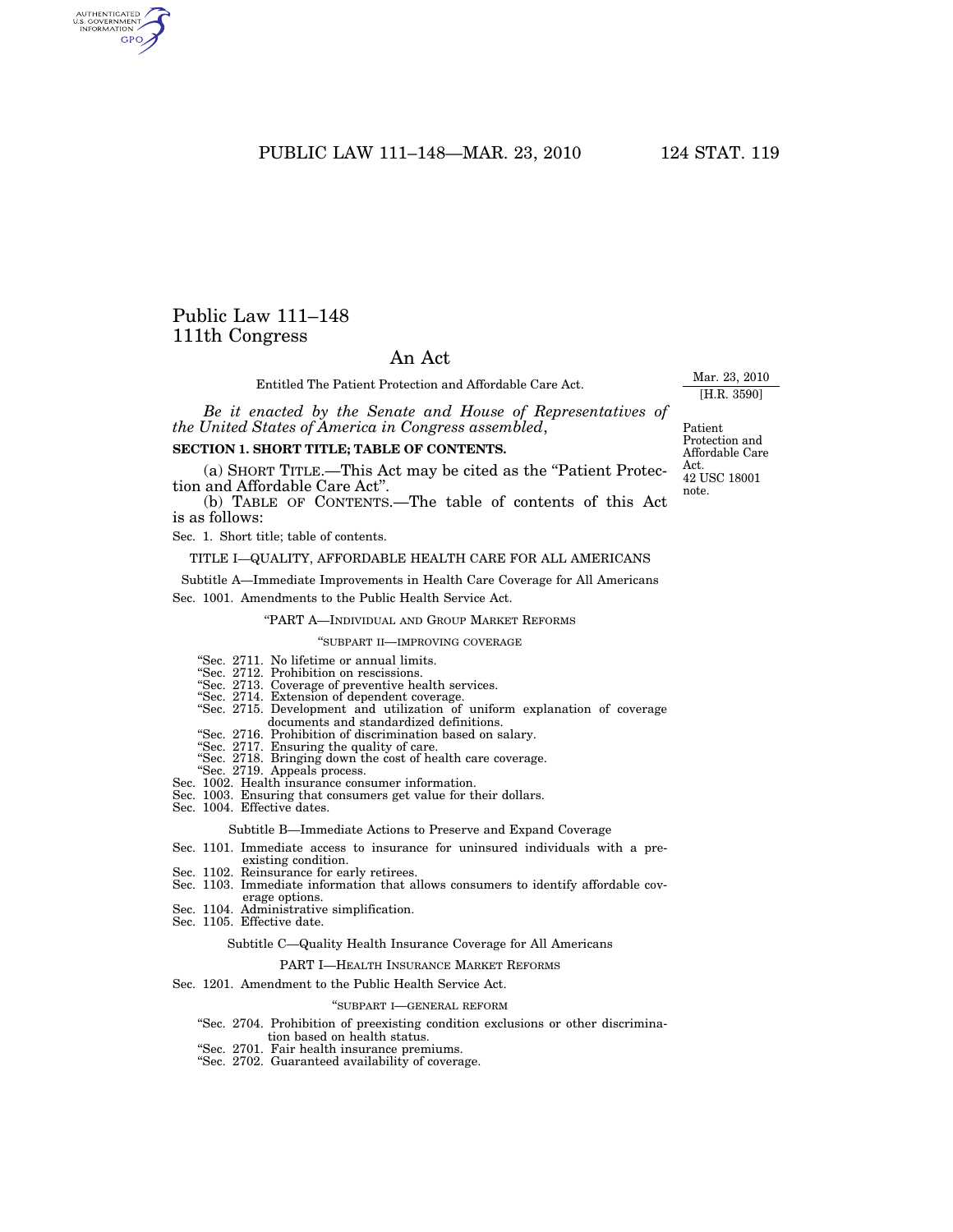"(iv) a limited partnership, the general partners and any limited partners of the limited partnership who have an ownership interest in the limited partnership which is equal to or exceeds 10 percent;

 $f(v)$  a trust, the trustees of the trust;

"(vi) an individual, contact information for the individual; and

''(vii) any other person or entity, such information as the Secretary determines appropriate.''.

(b) PUBLIC AVAILABILITY OF INFORMATION.—Not later than the date that is 1 year after the date on which the final regulations promulgated under section 1124(c)(3)(A) of the Social Security Act, as added by subsection (a), are published in the Federal Register, the Secretary of Health and Human Services shall make the information reported in accordance with such final regulations available to the public in accordance with procedures established by the Secretary.

(c) CONFORMING AMENDMENTS.—

(1) IN GENERAL.—

(A) SKILLED NURSING FACILITIES.—Section  $1819(d)(1)$ of the Social Security Act  $(42 \text{ U.S.C. } 1395\text{i} - 3(\text{d})(1))$  is amended by striking subparagraph (B) and redesignating subparagraph (C) as subparagraph (B).

(B) NURSING FACILITIES.—Section 1919(d)(1) of the Social Security Act  $(42 \text{ U.S.C. } 1396r(d)(1))$  is amended by striking subparagraph (B) and redesignating subparagraph (C) as subparagraph (B).

(2) EFFECTIVE DATE.—The amendments made by paragraph (1) shall take effect on the date on which the Secretary makes the information described in subsection  $(b)(1)$  available to the public under such subsection.

## **SEC. 6102. ACCOUNTABILITY REQUIREMENTS FOR SKILLED NURSING FACILITIES AND NURSING FACILITIES.**

Part A of title XI of the Social Security Act (42 U.S.C. 1301 et seq.), as amended by sections 6002 and 6004, is amended by inserting after section 1128H the following new section:

**''SEC. 1128I. ACCOUNTABILITY REQUIREMENTS FOR FACILITIES.** 

''(a) DEFINITION OF FACILITY.—In this section, the term 'facility' means—

"(1) a skilled nursing facility (as defined in section  $1819(a)$ ); or

"(2) a nursing facility (as defined in section  $1919(a)$ ).

''(b) EFFECTIVE COMPLIANCE AND ETHICS PROGRAMS.—

''(1) REQUIREMENT.—On or after the date that is 36 months after the date of the enactment of this section, a facility shall, with respect to the entity that operates the facility (in this subparagraph referred to as the 'operating organization' or 'organization'), have in operation a compliance and ethics program that is effective in preventing and detecting criminal, civil, and administrative violations under this Act and in promoting quality of care consistent with regulations developed under paragraph (2).

"(2) DEVELOPMENT OF REGULATIONS.—<br>"(A) IN GENERAL.—Not later than the date that is 2 years after such date of the enactment, the Secretary,

1320a–3 note.

Deadline. Procedures. 42 USC

42 USC 1395i–3 note.

Effective date.

42 USC 1320a–7j.

Deadlines.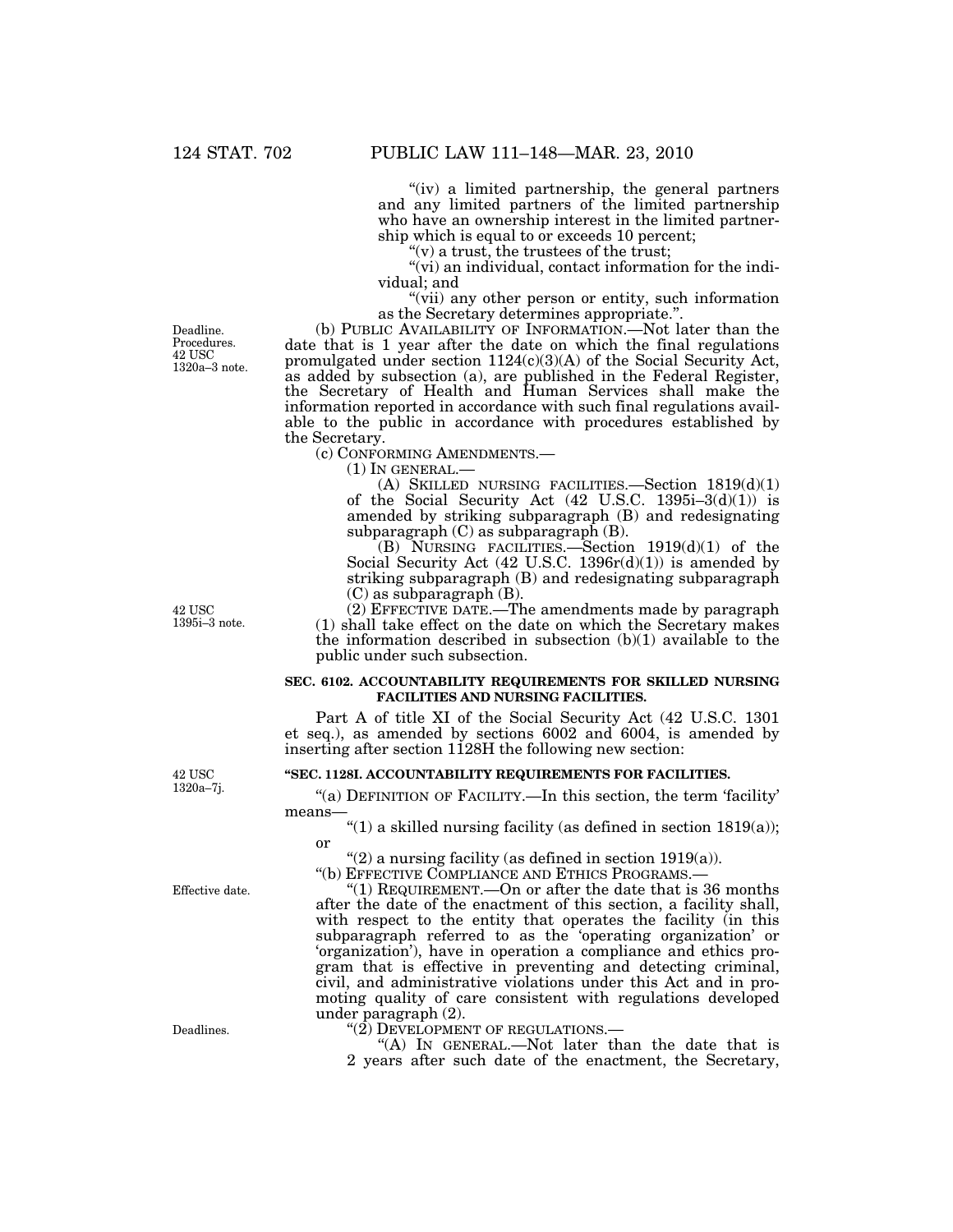working jointly with the Inspector General of the Department of Health and Human Services, shall promulgate regulations for an effective compliance and ethics program for operating organizations, which may include a model compliance program.

''(B) DESIGN OF REGULATIONS.—Such regulations with respect to specific elements or formality of a program shall, in the case of an organization that operates 5 or more facilities, vary with the size of the organization, such that larger organizations should have a more formal program and include established written policies defining the standards and procedures to be followed by its employees. Such requirements may specifically apply to the corporate level management of multi unit nursing home chains.

" $(C)$  EVALUATION.—Not later than 3 years after the date of the promulgation of regulations under this paragraph, the Secretary shall complete an evaluation of the compliance and ethics programs required to be established under this subsection. Such evaluation shall determine if such programs led to changes in deficiency citations, changes in quality performance, or changes in other metrics of patient quality of care. The Secretary shall submit to Reports. Congress a report on such evaluation and shall include in such report such recommendations regarding changes in the requirements for such programs as the Secretary determines appropriate.

''(3) REQUIREMENTS FOR COMPLIANCE AND ETHICS PRO-GRAMS.—In this subsection, the term 'compliance and ethics Definition. program' means, with respect to a facility, a program of the operating organization that—

 $\mathbb{I}(A)$  has been reasonably designed, implemented, and enforced so that it generally will be effective in preventing and detecting criminal, civil, and administrative violations under this Act and in promoting quality of care; and

''(B) includes at least the required components specified in paragraph (4).

"(4) REQUIRED COMPONENTS OF PROGRAM.—The required components of a compliance and ethics program of an operating organization are the following:

''(A) The organization must have established compliance standards and procedures to be followed by its employees and other agents that are reasonably capable of reducing the prospect of criminal, civil, and administrative violations under this Act.

''(B) Specific individuals within high-level personnel of the organization must have been assigned overall responsibility to oversee compliance with such standards and procedures and have sufficient resources and authority to assure such compliance.

''(C) The organization must have used due care not to delegate substantial discretionary authority to individuals whom the organization knew, or should have known through the exercise of due diligence, had a propensity to engage in criminal, civil, and administrative violations under this Act.

''(D) The organization must have taken steps to communicate effectively its standards and procedures to all